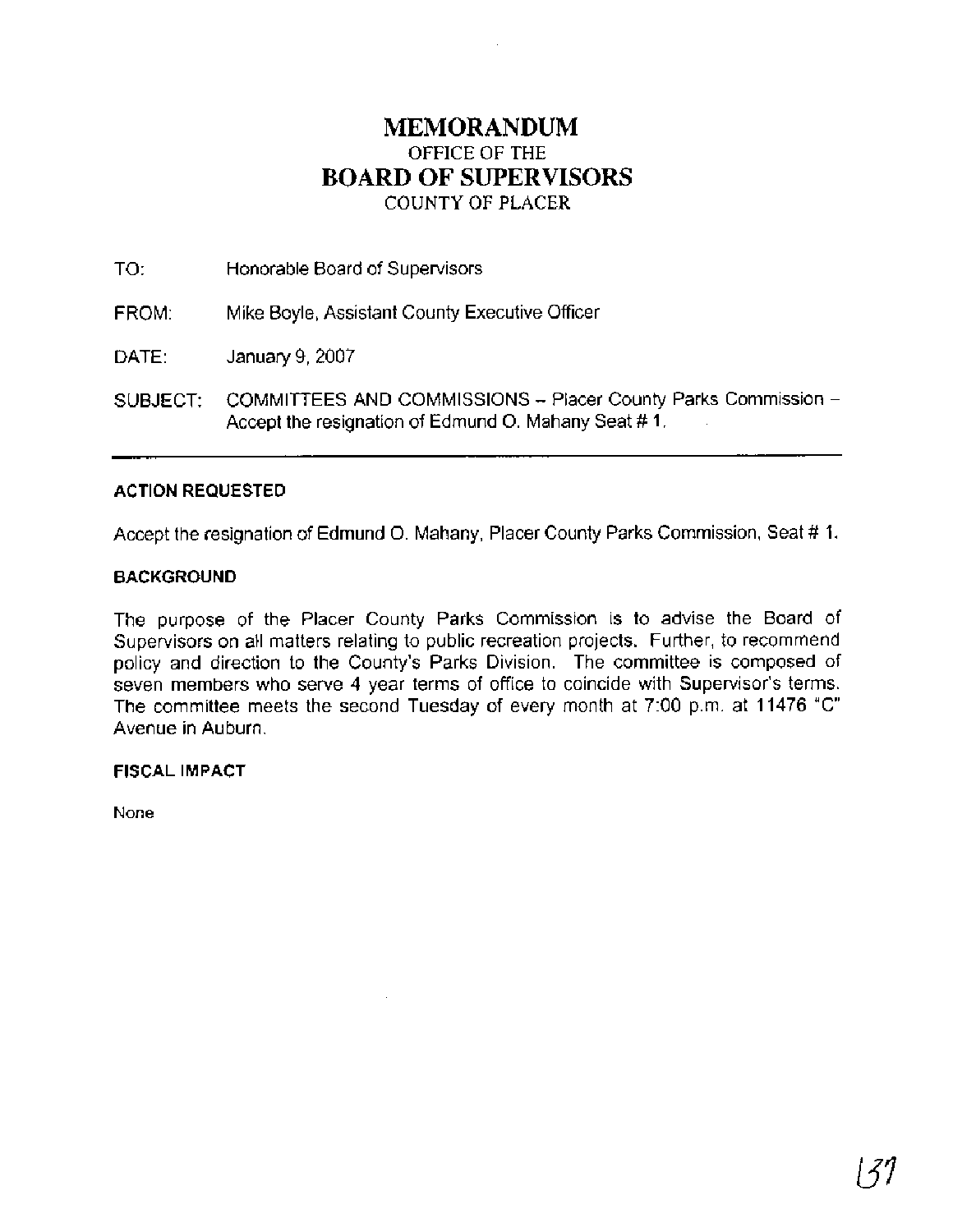

# **COUNTY OF PLACER FACILITY SERVICES DEPARTMENT**

Phone 530-886-4900 Fax 530-889-6809 www.placer.ca.gov

JAMES DURFEE, DIRECTOR MARY DIETRICH, ASSISTANT DIRECTOR ALBERT RICHIE, DEPUTY DIRECTOR WILL DICKINSON, DEPUTY DIRECTOR

<u>an Siraacaan ah</u>

December 13, 2006

Supervisor Bill Santucci c/o Placer County Board of Supervisors 175 Fulweiler Avenue Auburn, CA 95603

Dear Supervisor Santucci:

I am writing this letter to give notice of my resignation from the Placer County Parks Commission. It has been an honor serving Placer County in this capacity over the past 11 years.

My resignation becomes effective as of December 31, 2006.

I especially wish to thank you for the confidence you showed in me by appointing me to this position.

Sincerely,

amund Q Mahany

Edmund O. Mahany Placer County Parks Commissioner, District 1 706 Juanita Wav Roseville, CA 95678

Jim Durfee CC: **Albert Richie** John Ramirez

T. In/Edmund O.doc

11476 C Avenue Auburn CA 9560) Entrance at 2855 2nd Street

135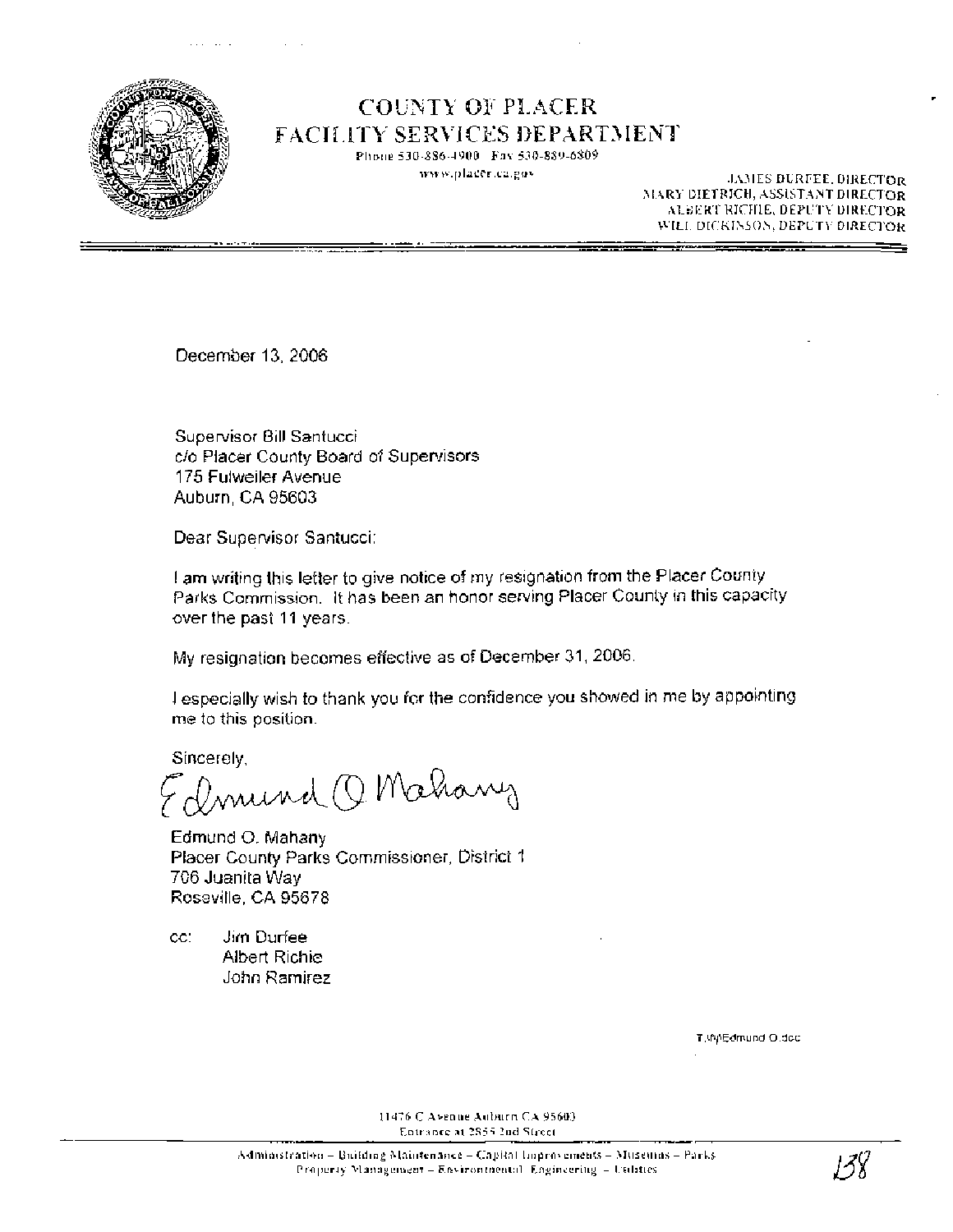## **MEMORANDUM**  OFFICE OF THE **BOARD OF SUPERVISORS**  COUNTY OF PLACER

TO: Honorable Board of Supervisors

FROM: Mike Boyle, Assistant County Executive Officer

DATE: January 9, 2007

SUBJECT: COMMITTEES AND COMMISSIONS - Placer County Parks Commission -Accept the resignation of Russ Kelley Seat # 3.

#### **ACTION REQUESTED**

Accept the resignation of Russ Kelley, Placer County Parks Commission, Seat # 3.

#### **BACKGROUND**

The purpose of the Placer County Parks Commission is to advise the Board of Supervisors on all matters relating to public recreation projects. Further, to recommend policy and direction to the County's Parks Division. The committee is composed of seven members who serve 4 year terms of office to coincide with Supervisor's terms. The committee meets the second Tuesday of every month at 7:00 p.m. at 11476 "C" Avenue in Auburn.

**FISCAL IMPACT** 

None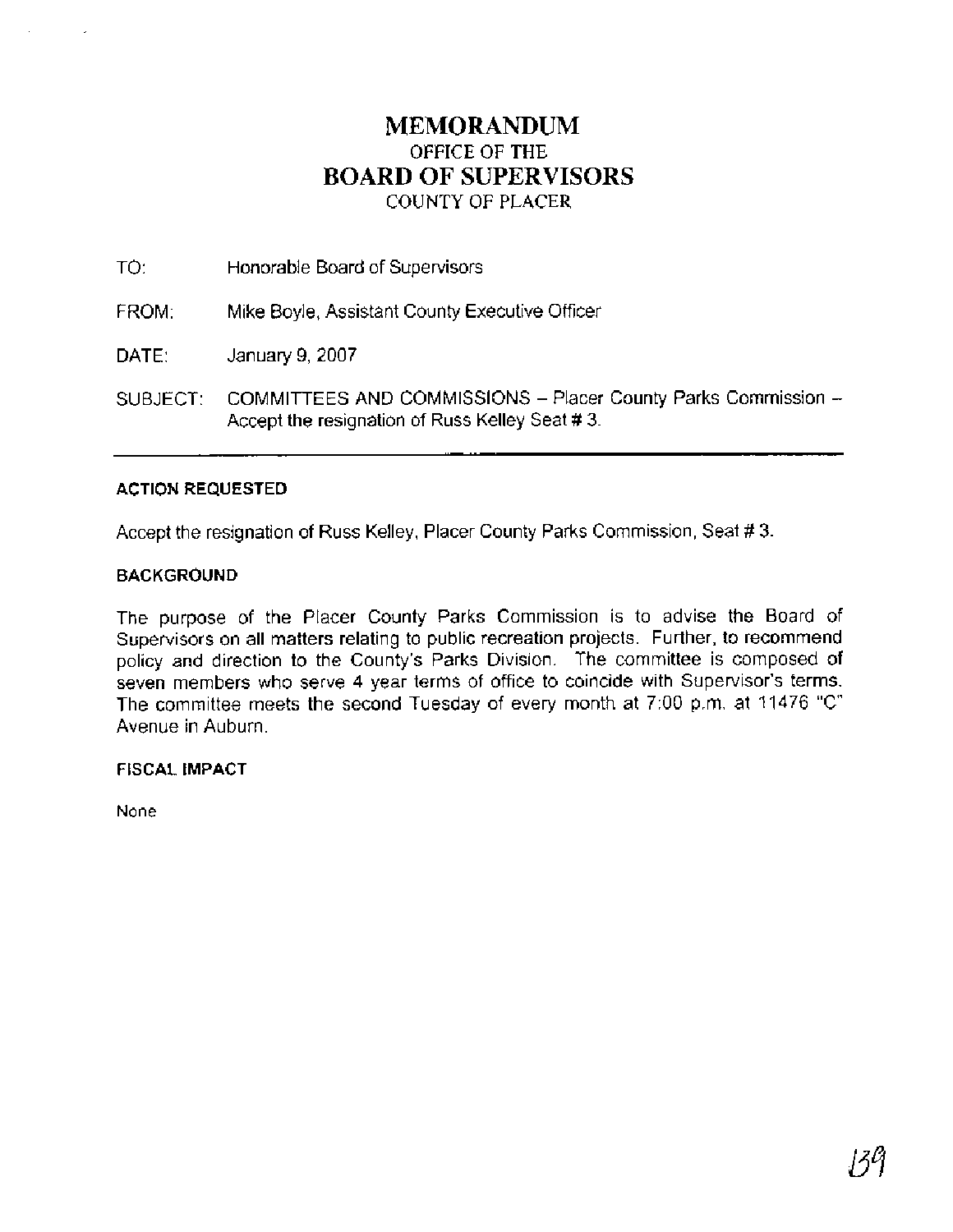December 12,2006

Placer County Parks Commission John Ramirez

Dear John:

Í

As you know I will be taking office as a Loomis Town Council member. I regret to inform you that per the advice of County Council, I cannot continue as a Placer County Parks Commissioner. As a parks commissioner that has served every supervisor since the my original appointment by Supervisor Mike Lee, I have had a great experience helping to hrther the county parks and the commitment to provide the excellent parks system that we have in place.

I wish to thank the county staff for their dedication and commitment to making the time spent productive and positive. They have been some of the best individuals that I have ever worked with. It is these people that make it easier for me to move on to the Loomis Town Council. Our county is better for having such a great county staff and their commitment to excellence.

A special thank you to you, John, and the rest of the commissioners. I have truly enjoyed all the years I have worked with all of you.

Sincerely, Russ Kelley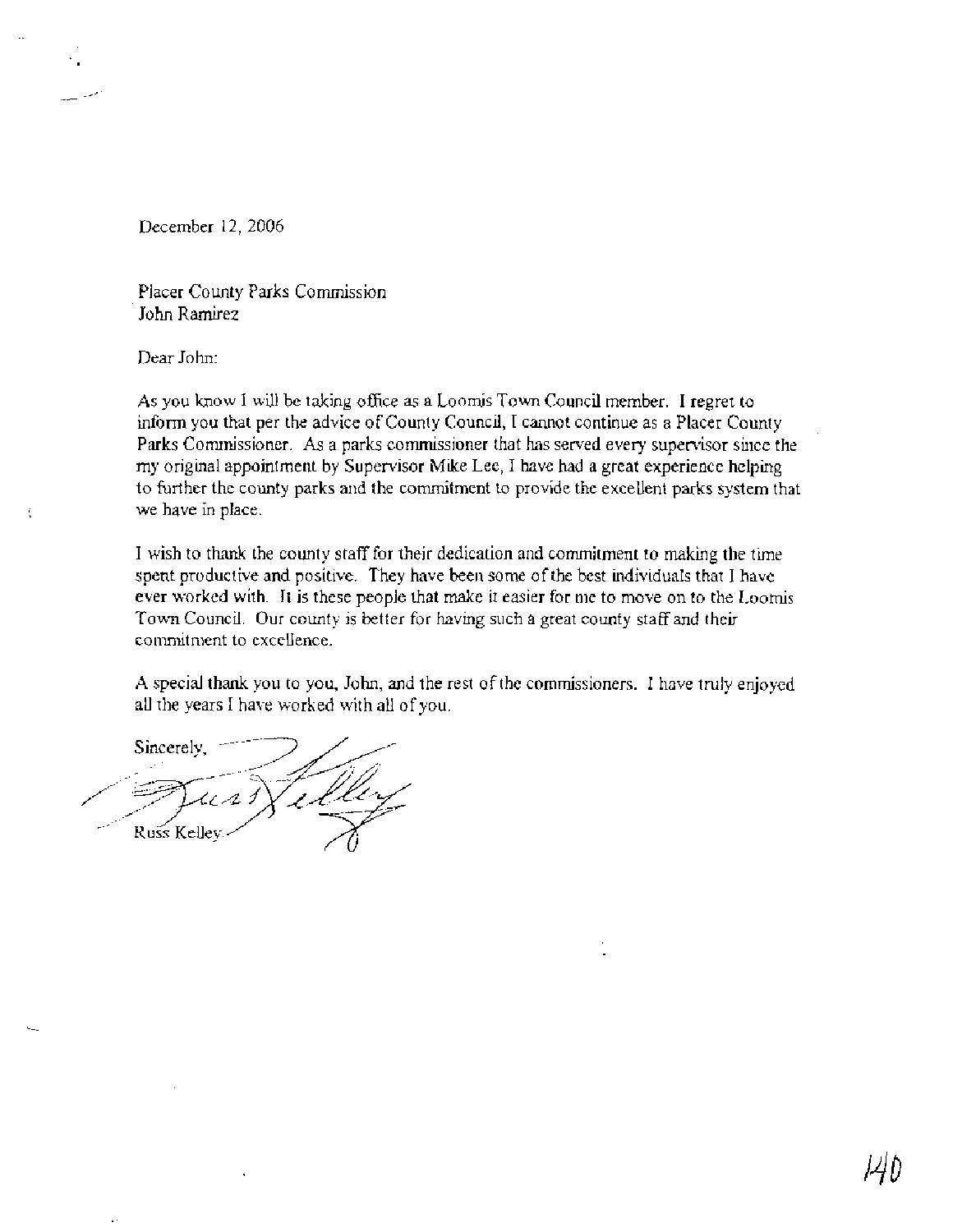## **MEMORANDUM**  OFFICE OF THE **BOARD OF SUPERVISORS**  COUNTY OF PLACER

TO: Honorable Board of Supervisors

FROM: Mike Boyle, Assistant County Executive Officer

DATE: January 9,2007

SUBJECT: COMMITTEES AND COMMISSIONS - Placer County Parks Commission -Approve the appointment of David Tooker to Seat 3 as requested by Supervisor Holmes.

#### **ACTION REQUESTED**

Approve the appointment of David Tooker to Seat 3 as requested by Supervisor Holmes.

#### **BACKGROUND**

The purpose of the Placer County Parks Commission is to advise the Board of Supervisors on all matters relating to public recreation projects. Further, to recommend policy and direction to the County's Parks Division. The committee is composed of seven members who serve 4 year terms of office to coincide with Supervisor's terms. The committee meets the second Tuesday of every month at 7:00 p.m. at 11476 "C" Avenue in Auburn.

**FISCAL IMPACT** 

None